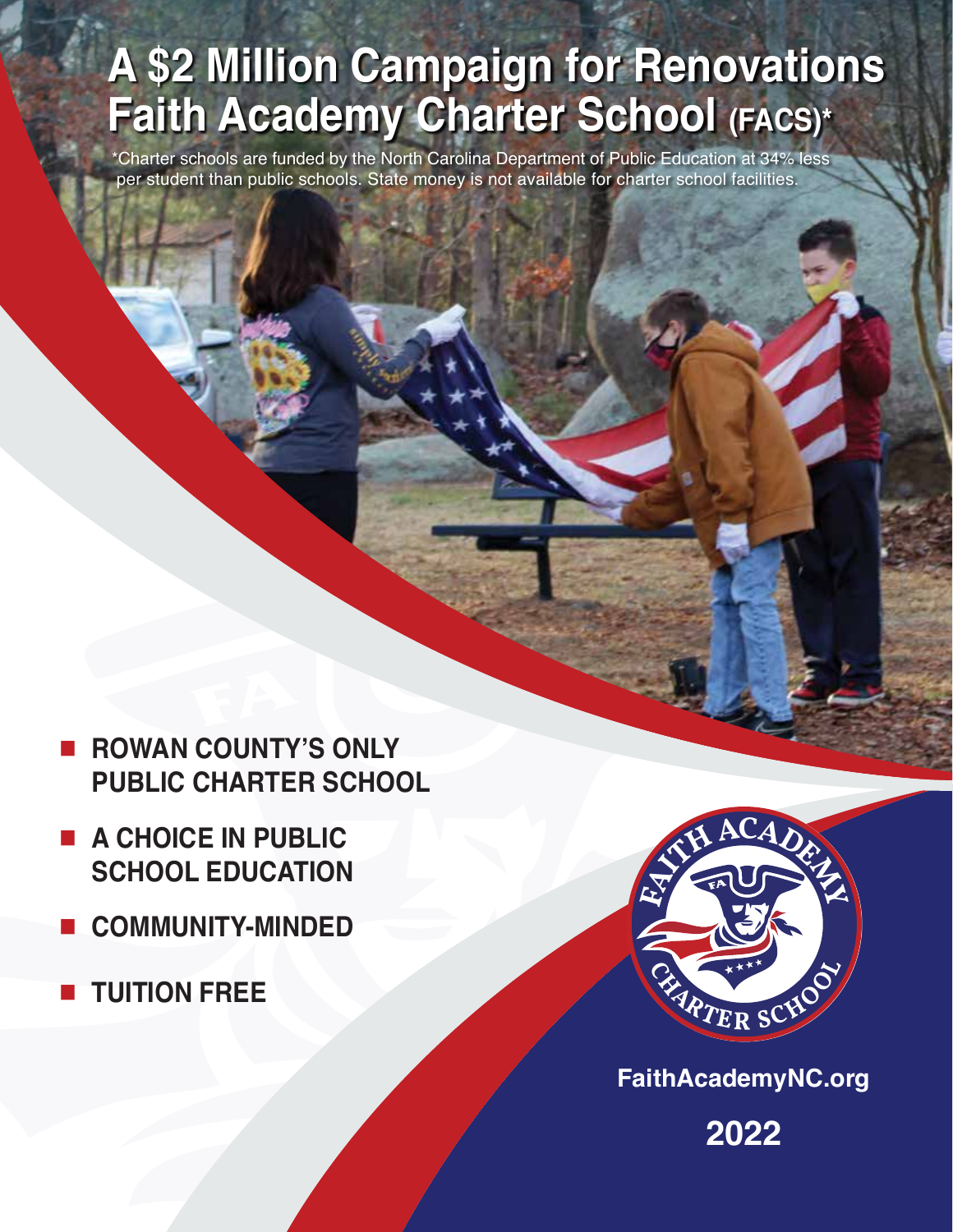#### **Continuing the Faith Foundation**

Faith Academy Charter School originated after the closing of Faith Elementary School, with citizens of Faith of the strong belief that closing the school would damage the community. Faith School was the center of the community from 1928-2021, earning a stellar reputation in the educational field. The concerned citizens wanted to continue its "Faith Foundation."

The Faith Academy Charter School Board of Directors was quickly established to form an independent non-profit school with the goals of:

- Creating community-minded leaders by giving students real world problems to solve.
- Providing students a safe, challenging, inclusive learning environment.
- Providing life skills and college and technical education courses for students to be prepared for life following school.

Faith Academy Charter School opened its doors on August 23, 2021, enrolling 500 students in grades K-7, with a wait list of 300. The 2022-2023 school year will welcome 600 students in grades K-8, with a growing wait list of more than 300. The school follows the North Carolina Standard Course of Study, as determined by the State Board of Education. The student/teacher ratio is 20/1.

Students are chosen by lottery to attend the tuition-free school.

The State of North Carolina pays charter schools 34% less per student than public schools. Charter schools receive \$8,500/student for instruction, compared to \$12,500/student at public schools.

The charter school chose The Patriots as its mascot, in keeping with the patriotic pride for which the Town of Faith is known. A Flag Squad consisting of four students raises and lowers the American flag on campus at the start and end of each school day.

A diverse student body focuses on Project-Based Learning. Students are well rounded in classes such as Life Skills, Personal Finance, Theater Arts, and Visual Arts. Sports programs are available for students and are supported by a newly formed Proud Patriots Parents & Teachers Association and Boosters Club.

Before-and after-school care is provided by Faith Baptist Church, Happy's Farm and Fisher-Saleeby East Rowan YMCA for a fee. Free or reduced-price lunches are provided for qualifying students. Children enjoy meals provided by local vendors.

The school is blessed with hundreds of volunteers. More than 250 assisted in preparing the school for opening. The school was completely painted in three weeks. The doors will be opened again to volunteers this spring, following the pandemic. Gloria Wilhelm is the school's Outreach Volunteer Coordinator.

It was important to the Board that highly qualified educators and staff be hired. Dr. Sarah Hensley put together a great team of 39 instructional staff: 35 are Certified, 14 of the 35 Certified have Master's Degrees, 3 of the 35 have Administrative Degrees, 4 are National Board Certified, 16 have Multiple Certifications, 2 are in the Residency Track for Certification and all have four-year college degrees and beyond.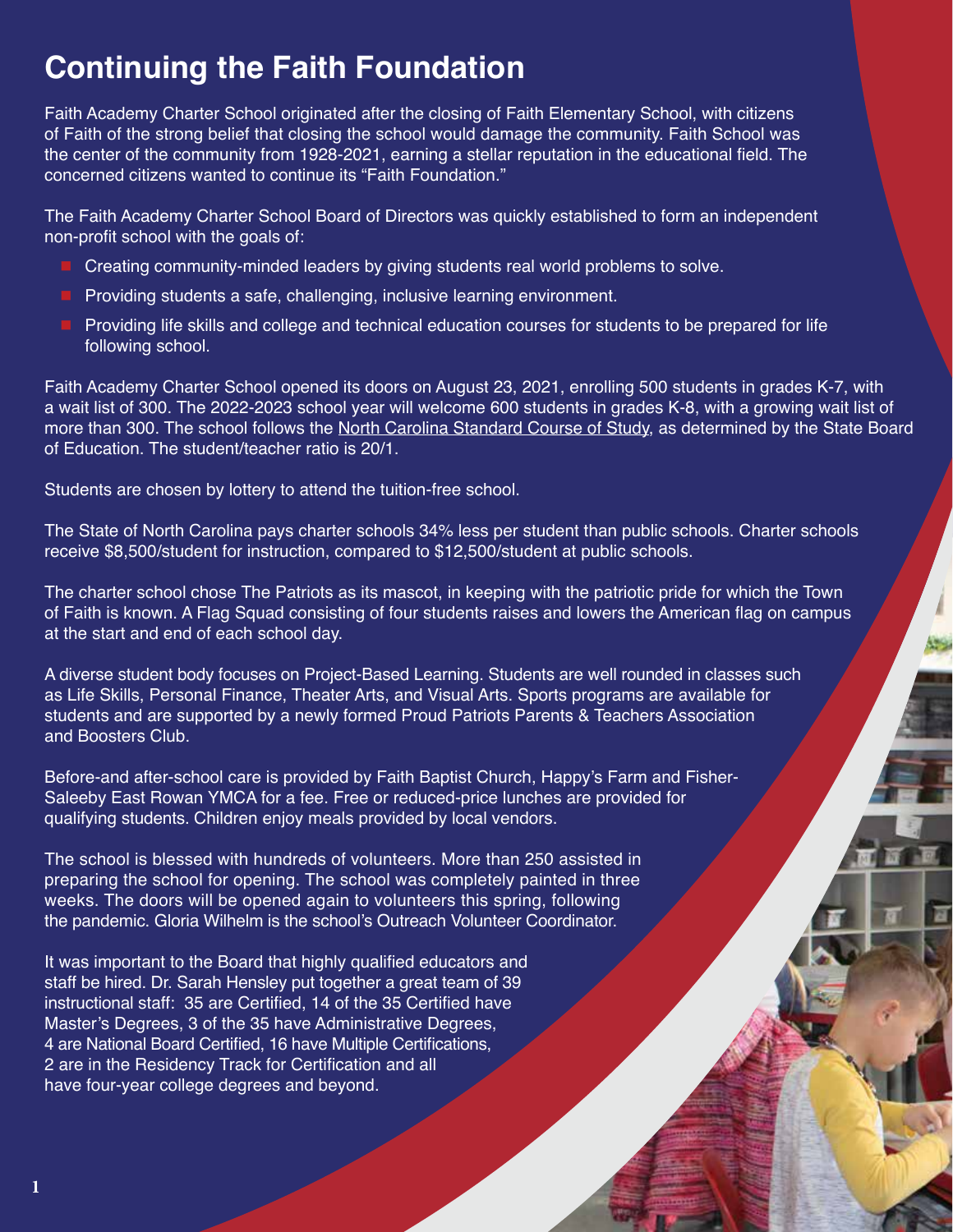#### **Lead Administrator**

Dr. Sarah Hensley has a long, successful career as an educator in North Carolina, having served as a teacher, principal, district administrator, and educational consultant. She was twice recognized as Teacher of the Year and was also recognized as Principal of the Year at the elementary and middle school level.

During her years as principal of Corriher Lipe Middle School, the school was recognized as a "School of Distinction '' and a "Top 25" school in the State of North Carolina. Dr. Hensley attributes her success as an educator to her



staff's dedication, the parent-teacher relationship, and her strive for excellence in every classroom. She holds a Doctorate in Educational Leadership, Certificate of Advanced Study in Curriculum and Teaching, Master of Education, and Bachelor of Arts.

Dr. Hensley believes there is something truly special about the community of Faith with its long tradition of community spirit and continual support for Faith Academy Charter School.

Dr. Hensley publishes a monthly newsletter, The Patriot Press.It can be found on the school's website, faithacademync.org.

#### **Board of Directors**

Faith Academy Charter School is governed by an independent, non-profit Board of Directors, consisting of members or former members of the Faith community, as follows:

> George Wilhelm, Chair **Janna Griggs** Gene Miller, Vice Chair Chris Sease, Attorney Tim Williams, Secretary Nick Lefko Liz Morrow, Treasurer

Dr. Sarah Hensley, Lead Administrator Gloria Wilhelm, FACS Advisory Committee/Outreach Volunteer Coordinator

*The Board of Directors meets on the third Monday of each month at 6:45 p.m.*  Meetings are open to the public. Minutes are posted on the school's website.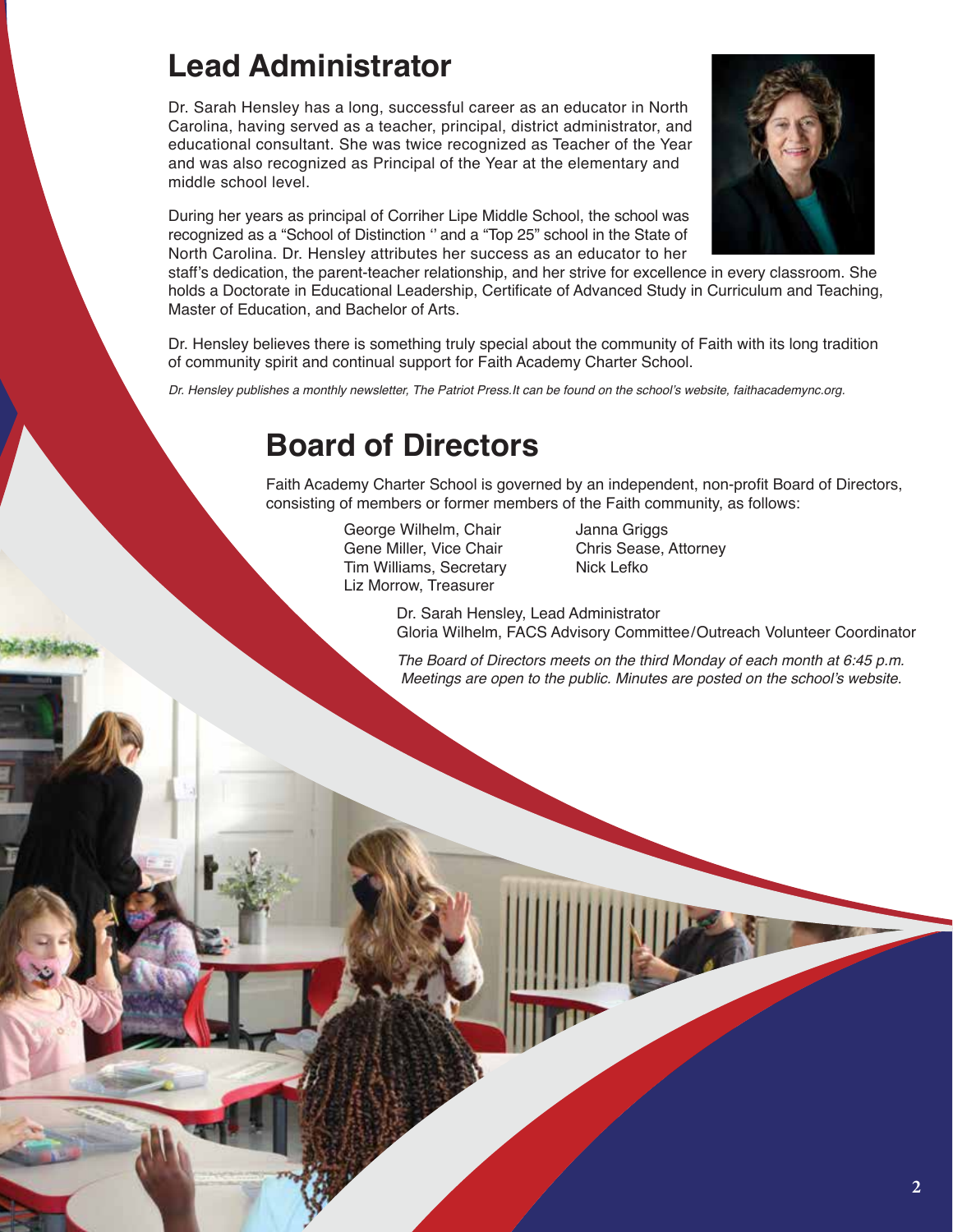### **Equipment Need**

The Board of Directors will use the \$2 million raised in Phase I of the capital campaign to pay off debt incurred and/or needs as follows:

**■ Purchase of Faith Elementary School.............................................................................................\$300,000** The new public charter school keeps a community school in Faith. The Board of Directors purchased the existing Faith Elementary School property from Rowan Salisbury Schools.

**■ Furniture.............................................................................................................................................\$350,000**

The board purchased new, COVID-19 cleanable furniture for students and faculty. for the entire school.

**■ Purchase of land for expansion ......................................................................................................\$385,000**

With limited available property for sale, especially property adjacent to the existing school, the Board purchased approximately 25 acres of property directly across Gardner Street from the existing school for a new K-8 school. The existing school will be renovated for a high school. A Faith resident owned the property.

**■ Playground Equipment......................................................................................................................\$ 50,000** The Board plans to purchase new equipment for the K-8 site. The existing playground equipment at Faith Elementary was unavailable for purchase.

**■ Modular Rental/Placement ...............................................................................................................\$250,000** Our charter school opened with an enrollment of 500 students, kindergarten through 7th grade the inaugural year of 2021. The present school would not hold the entire student body; therefore, we leased a modular unit of 10 classrooms to house grades 5, 6 and 7. The modular unit is a temporary structure. We will need another unit for the 2022-'23 academic year to serve grade 8.

**■ Four Buses..........................................................................................................................................\$ 16,000**

Our charter school welcomes students from throughout Rowan County and beyond. More than 800 students applied for the 500 positions that were allowed by our charter in the inaugural year. To serve all children who were accepted during the lottery process, the board purchased buses from other school systems for students who need transportation.

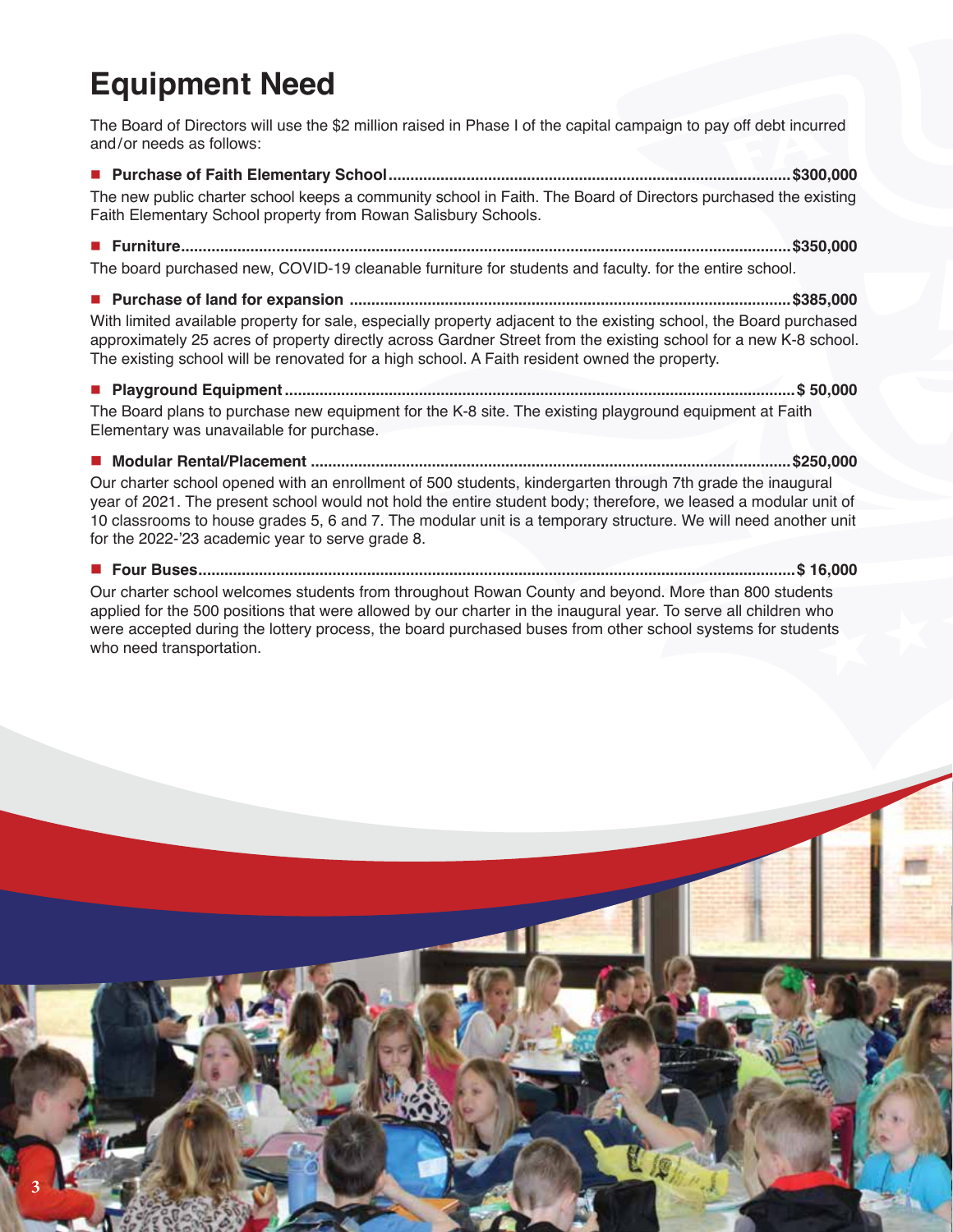**■ Library Needs .....................................................................................................................................\$ 60,000**

Plans for a state-of-the-art library and media center are underway, including computer centers and technology to support collaborative learning. Learning labs will include progressive immersive learning, Board games and equipment for podcasting with green screen technology for broadcasting are being planned.

Our media center has a large collection of resources that supports the cirriculum and encourages the enjoyment of reading for all grade levels. A community campaign to obtain new and gently use books has resulted in nearly 10,000 books donated to date.

**■ Technology Needs.............................................................................................................................\$200,000** Plans are underway to provide Chromebooks and Apple iPads for each student. Faith Academy Charter stresses teacher/student learning, with technology as a tool, recognizing the importance of technology in the lives of all our students in a virtual age.

**■ Cafeteria Needs .................................................................................................................................\$150,000** The Board purchased all new dining furniture and has plans to purchase kitchen equipment as needed as the schools continues to grow.

**■ Miscellaneous Needs (Improvements/Repair)................................................................................\$239,000** The existing school requires new roofing, windows, and solar panels to lessen our carbon footprint. Other requirements include updating plumbing with restroom renovations, lighting and other electrical work, flooring, offices areas and classrooms, bathroom facilities, a band/chorus room, and increased security. Plans also include a new gym.

**TOTAL**.................................................................................................................................**\$2,000,000**

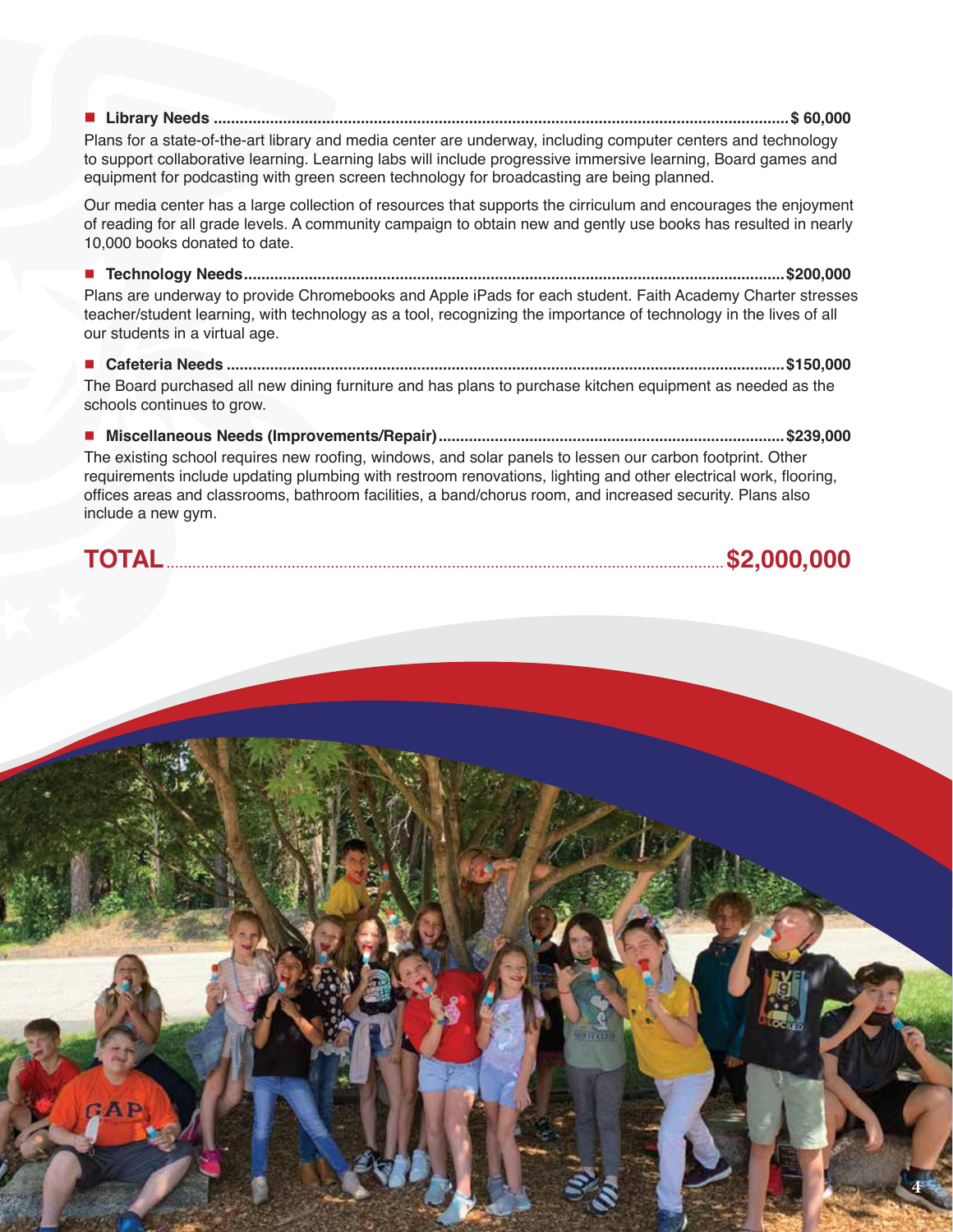## **The Faith Community**

Faith is a proud community of 864 citizens, known state-wide for its patriotic Fourth of July celebration attended by 35,000. The celebration began more than 75 years ago, with President George H.W. Bush and his wife Barbara visiting in 1992. The celebration has raised more than half a million dollars for civic causes. The 6-day celebration grew out of a big community picnic, called the Soldiers Reunion Picnic, to honor veterans.

Faith has three thriving civic groups, the Faith Civitan Club, the Faith American Legion, and the Faith American Legion Auxiliary. All three groups exist to serve our community, especially our school.

The town is a mile in length, located on Faith Road in eastern Rowan County. The town was incorporated in 1903 with J. T. Wyatt recognized as the town founder. He is credited with giving the town its name. He was an entrepreneur, a newspaper man, a magistrate and a businessman associated with the once thriving granite industry. He once lived in the Faith Legion Park area and is buried in Faith Lutheran Church cemetery. Mr. Wyatt is quoted as saying, "Let's call our town Faith for our great faith in the granite industry and faith in three young churches thriving here, Shiloh Reformed, Faith Lutheran and Faith Baptist."

> Local businesses are located all around Faith, with Intertape Polymer Group (IPG) on Main Street as the main industry. Gathering spots are our famous Yosties, the Faith Soda Shop, and A and L Mini Mart.

#### **Giving to the Capital Campaign**

Faith Academy Charter School is a 501(c)(3) Tax Exempt Affiliate. Gifts may be given in memory or in honor of family, friends, or events.

Gifts may be given online at our secure donation page, www.FaithAcademync.org/Donate or by completing the Faith Academy Charter School Commitment Form enclosed in this booklet. Donations may be mailed to Faith Academy Charter School, PO Box 182, Faith, NC 28041.

For more information, please contact: Tim Williams, Chairman of Continuing the Faith Foundation twilliams@faithacademync.org 704.754.3108

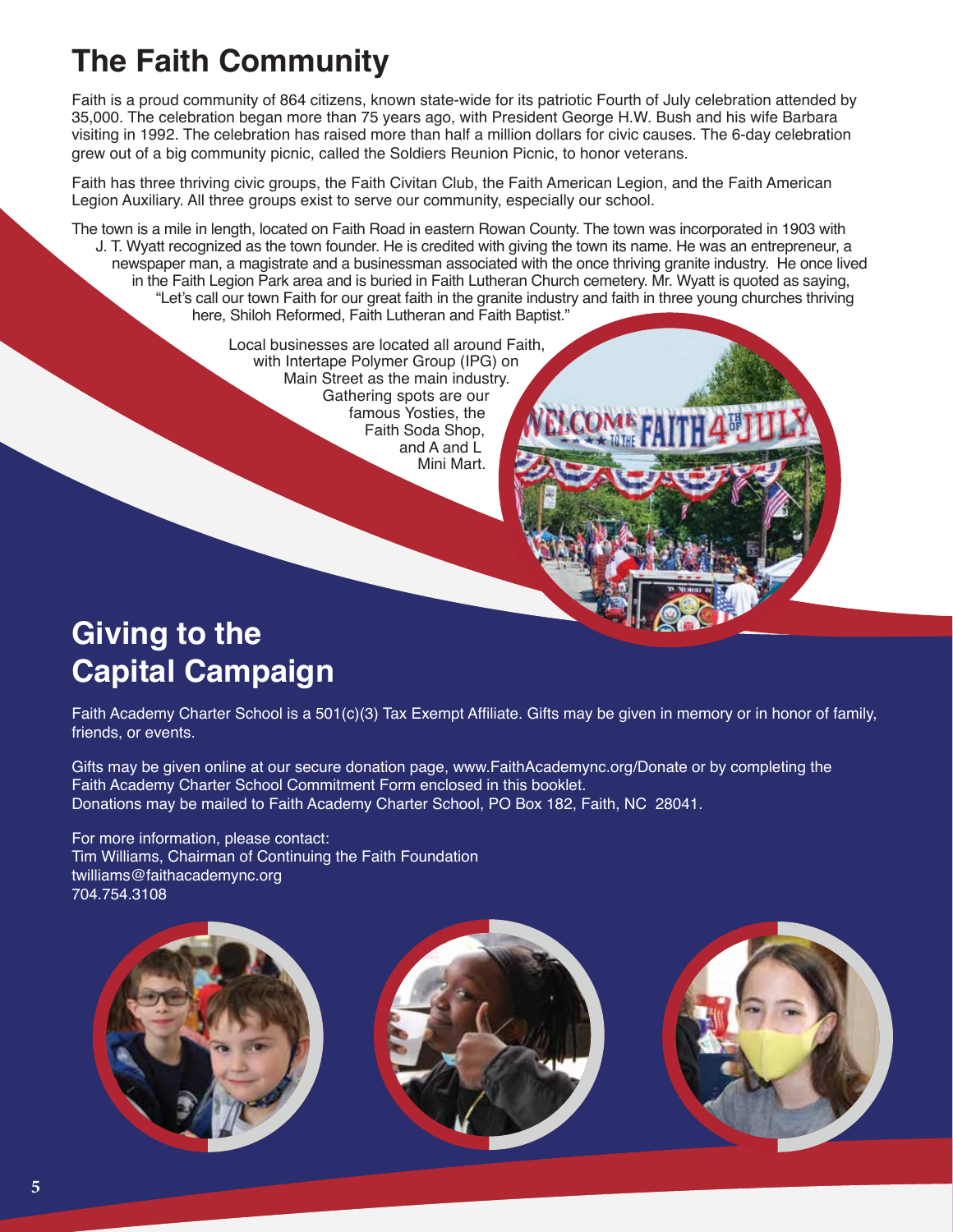### **Levels of Giving**

| (300 giving \$1,000 pays for the school building)             |            |     |
|---------------------------------------------------------------|------------|-----|
|                                                               |            | 999 |
| Elementary School Team (Patriot Pennies Campaign) \$ 250 - \$ |            | 499 |
|                                                               | $100 -$ \$ | 249 |

\* Graduating Classes of Faith School are encouraged to meet and pool funding to make the most impact together, giving gifts in honor of your class.

\* Extended families, siblings who graduated from Faith School are encouraged to meet and pool each family's gifts for the most impact together, giving gifts in memory or in honor of entire family units.

\* Individuals or groups are encouraged to give in memory or in honor of former teachers and/or administrators of Faith School.

#### **Areas Available for Giving**

| Pays for the purchase of the school                |  |
|----------------------------------------------------|--|
| Cafeteria, Auditorium, Gym, Office Area, Ballfield |  |
| Pay debt on School House property purchase         |  |

#### **Capital Campaign Phase II Plans**

Each year, the Board of Directors plans to add a grade level to Faith Academy Charter School for students to progress through the same community school from Kindergarten through 12th grade by the academic year 2026-'27. Students will follow their same cohort of friends throughout their elementary, middle, and high school years.

Our Phase II Capital Campaign will include the building process. Construction of the new K-8 building will begin in the spring of 2022, directly across from the present school. Students will be moved to the new school, and the older building will be completely renovated for high school students.

Phase II is estimated to approach \$20 million. A land plat and architect's rendering are posted on campus.

The new school will include 36 classrooms, including:

- 20 regular classrooms on the first floor, as well as a full-sized gymnasium and stage area with storage for both areas, with locker rooms for students, as well as concessions and storage. Specialty classrooms will include a multipurpose room, a music room, conference room, offices for all personnel, an Exceptional Children office, 2 EC classrooms, and an EC testing center, office areas for a counselor, resource officer, occupational therapy, physical therapy, nurse, music, and art. There will be 2 restrooms for men and 2 for women.
- 24 regular classrooms on the second floor, for grades 5, 6, 7, and 8, to be accessed by stairs in all four corners of the building. An elevator also will be available, as well as specialty classrooms, including theater arts, 2 Exceptional Children classrooms, staff workrooms, science, life skills, and art. There will be 2 restrooms for men and 2 for women, with 1 each located on each end of the building.

An old quarry will serve as a backdrop to the new building with plans to make this area into a nature preserve for students and the community. It will be a beautiful educational area for science, biology, ecology, and green area labs study. The quarry is full of history and is a bygone way of life for many in the Faith area whose families were associated with the quarry industry.